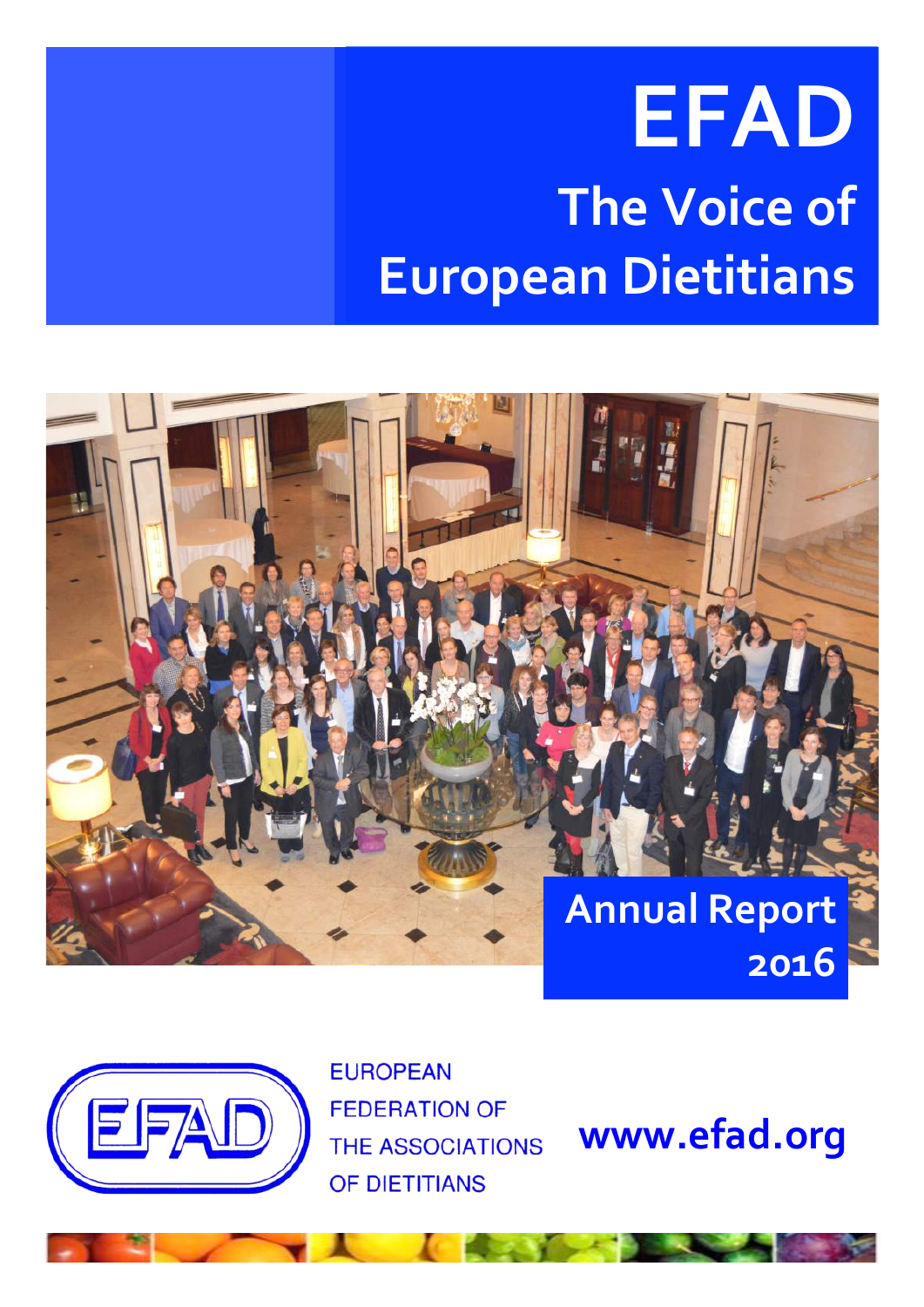

### **Mission**

To support member Associations in developing the role that dietitians have in reducing inequalities and improving nutritional health in Europe



#### **Vision**

EFAD, national dietetic associations (NDAs) and dietitians are recognised leaders in the field of dietetics and nutrition. We will continue to pro-actively initiate and grow partnerships in order to improve nutritional health, reduce socioeconomic health inequalities and contribute to economic prosperity. To achieve our vision, EFAD supports the highest quality of dietetic education, professional practice, research activity and partnership. 

#### **Values**

The values of EFAD quide how we make decisions and define our approach to partnership and collaboration. Our core values are: fairness, openness, nondiscrimination, collaboration and independence. These are expressed more fully in the way EFAD conducts its business, observing our Code of Ethics and Code of Good Practice and being:

- democratic, transparent and inclusive
- independent and ethical
- discerning and open to new ideas and approaches
- credible, objective and honest
- an effective communicator
- supportive of opportunity, innovation, creativity and entrepreneurship
- respectful of the values that members hold and their capabilities
- a partner with clients, colleagues and others
- active in pursuing excellence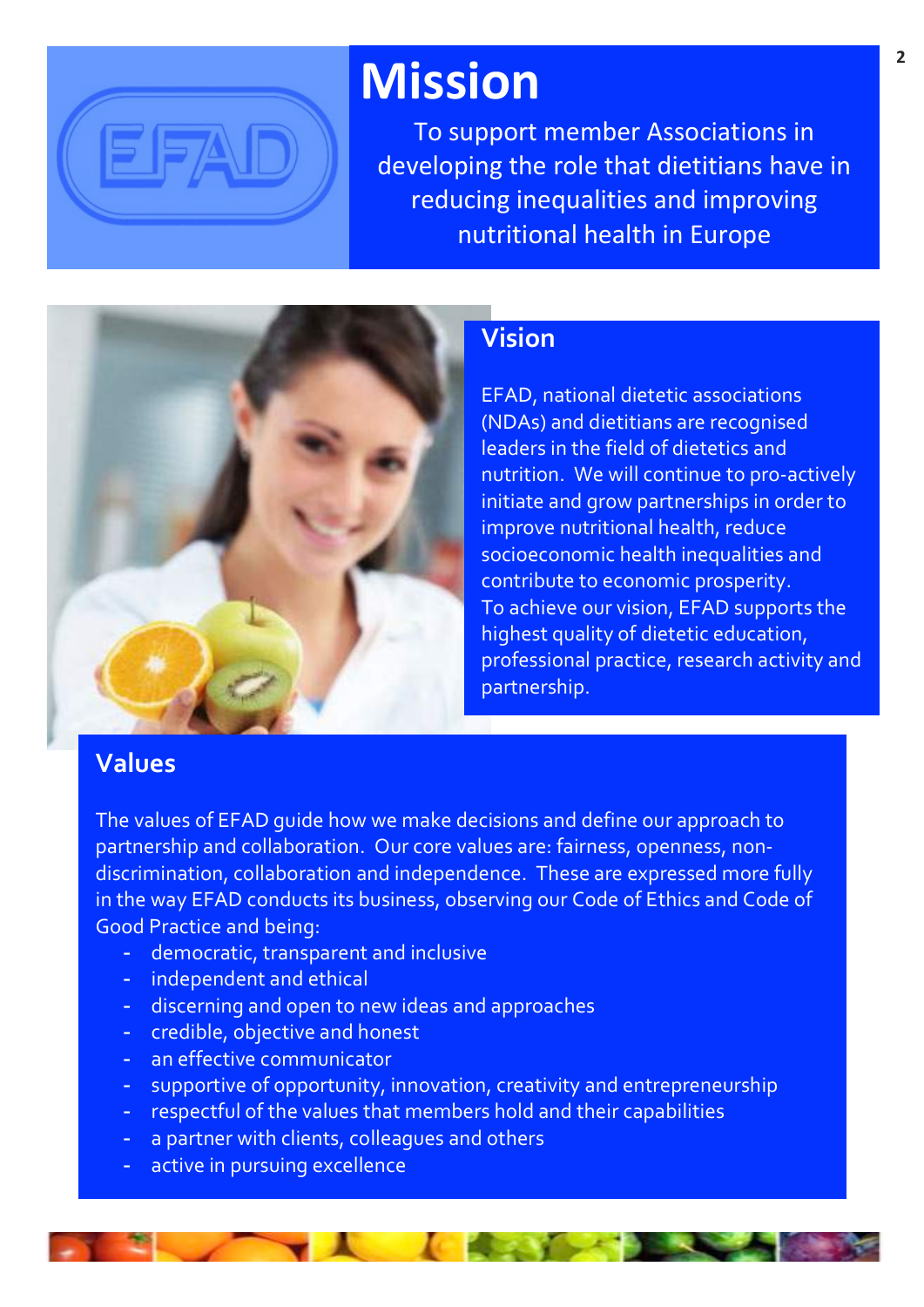

### **About EFAD**

EFAD was established in 1978 and now has 29 full members (National Dietetic Associations), 5 affiliate members and 36 education associate members (Higher Education Institutions) representing nearly 34,000 dietitians in 29 European countries.

#### **3** At the end of 2016, EFAD had six standing **3 committees:**

- **Education and Lifelong Learning**
- **Professional Practice**
- **Research and Evidence-Based Practice**
- **Shadow Business and Finance**
- **EFAD Conference Organising**
- **EFAD Conference Scientific Programme**

**We also had eight European Specialist Dietetic Networks (ESDNs):**

- **Diabetes**
- **Older Adult**
- **Obesity**
- **Public Health**
- **Food Service**
- **Oncology**
- **Primary Care**
- **Education**

**plus a European Network of Dietetic Students with over 1400 members.** 

#### The aims of **EFAD** are to:

- promote the development of **the dietetic profession**
- **develop dietetics on a scientific**  and professional level in the **common** interest of the **member Associations**
- **facilitate communication between NDAs and other organisations: professional, educational and governmental**
- **•** encourage better nutrition for **the population of Europe**



**EFAD** pursues these aims in co-operation with our NDAs and other stakeholders such as national ministries, higher education institutions, non-governmental organisations, the food industry, policymakers and other health professionals. Our engagement with these groups reflects our independence and enables us to act in the best interest of the populations we serve.

By embedding dietetic education, professional practice and research activity in dietetics throughout Europe, we enable high quality engagement at all levels, thereby addressing health determinants and creating supportive environments for healthy lifestyles and prevention of disease **through nutrition.**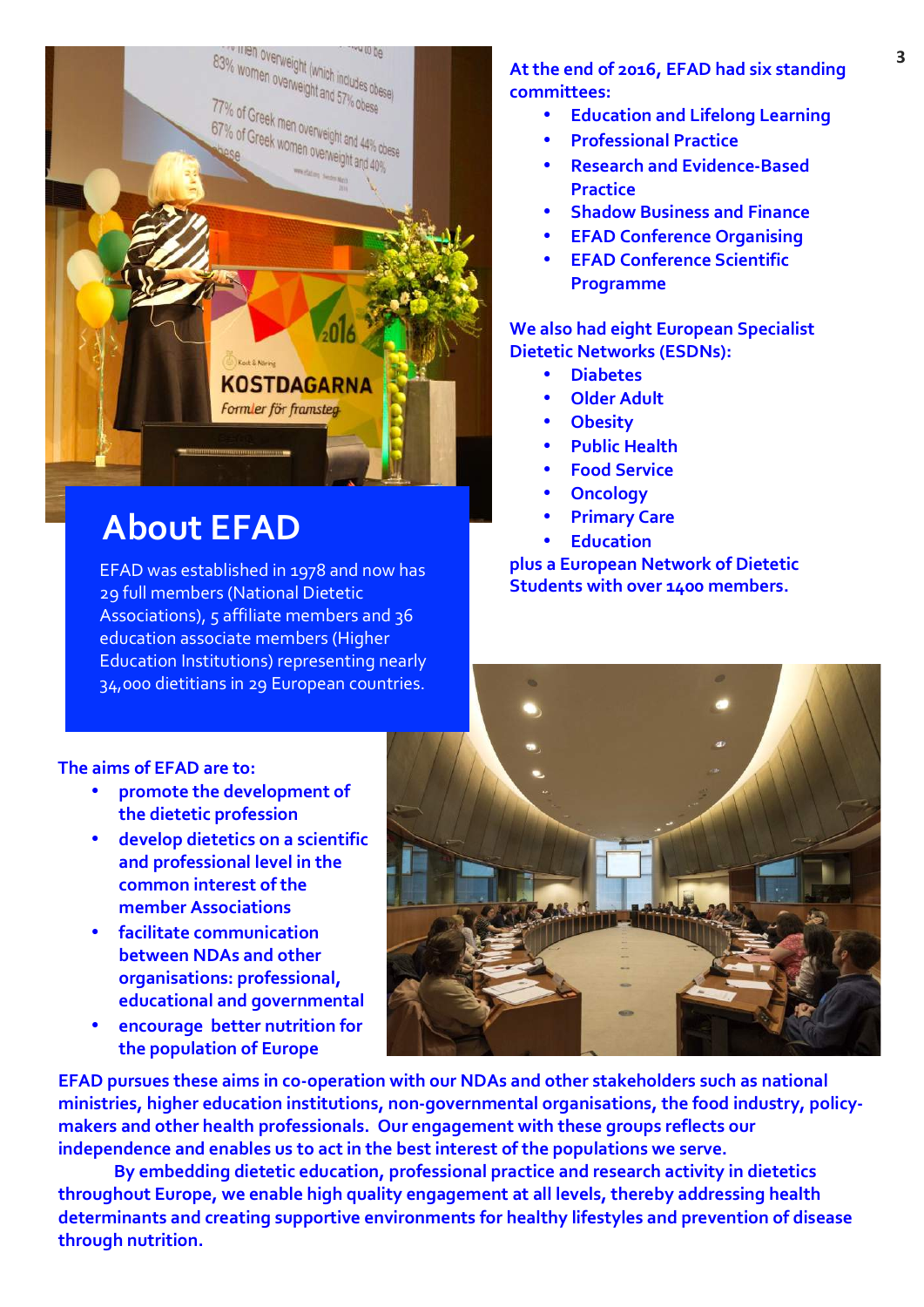

*EFAD continues to be the voice*  **of European** *Dietitians*



**Our new Vice President Annemieke van Ginkel Res, is greatly supporting the work of EFAD by leading both EuDAP** and The European Healthy **Hydration Awareness Campaign** and chairing the conference **organising committee.** 

### **Report from the Honorary President Anne de Looy**

The year 2016 will be remembered I am sure for some very significant and game-changing events! For EFAD there have been three significant initiatives: The production of our new Strategic Plan for 2017-2021, the establishment of a charitable body for European dietitians and the appointment of an Honorary Vice President for EFAD.

Our new Strategic Plan emphasises partnership and communication. Already in 2016 we have seen a strong partnership developing between the European Specialist Dietetic Network for Obesity (ESDN) and the European Association for the Study of Obesity in developing European guidance for the treatment of obesity.

Our work with the European Nutrition for Health Alliance supporting the initiative Optimal Nutritional Care for All (ONCA) is going from strength to strength.

Our charitable foundation, The European Foundation for Dietetics and Nutrition (EuFoDin) was registered as a charity in 2016. Projects that contribute to advancing the profession and dietitians will now have a funding source specifically dedicated to the work of the profession to improve European health through food and nutrition.

The European Dietetic Action Plan (EuDAP) was launched in 2016 and has provided dietitians across Europe with a focal point for joint actions and a plan by which dietitians can showcase their work.

There are over 100 colleagues who voluntarily take forward the work of EFAD. With their help we can justifiably claim that EFAD continues to be: "The Voice of European *Dietitians***".**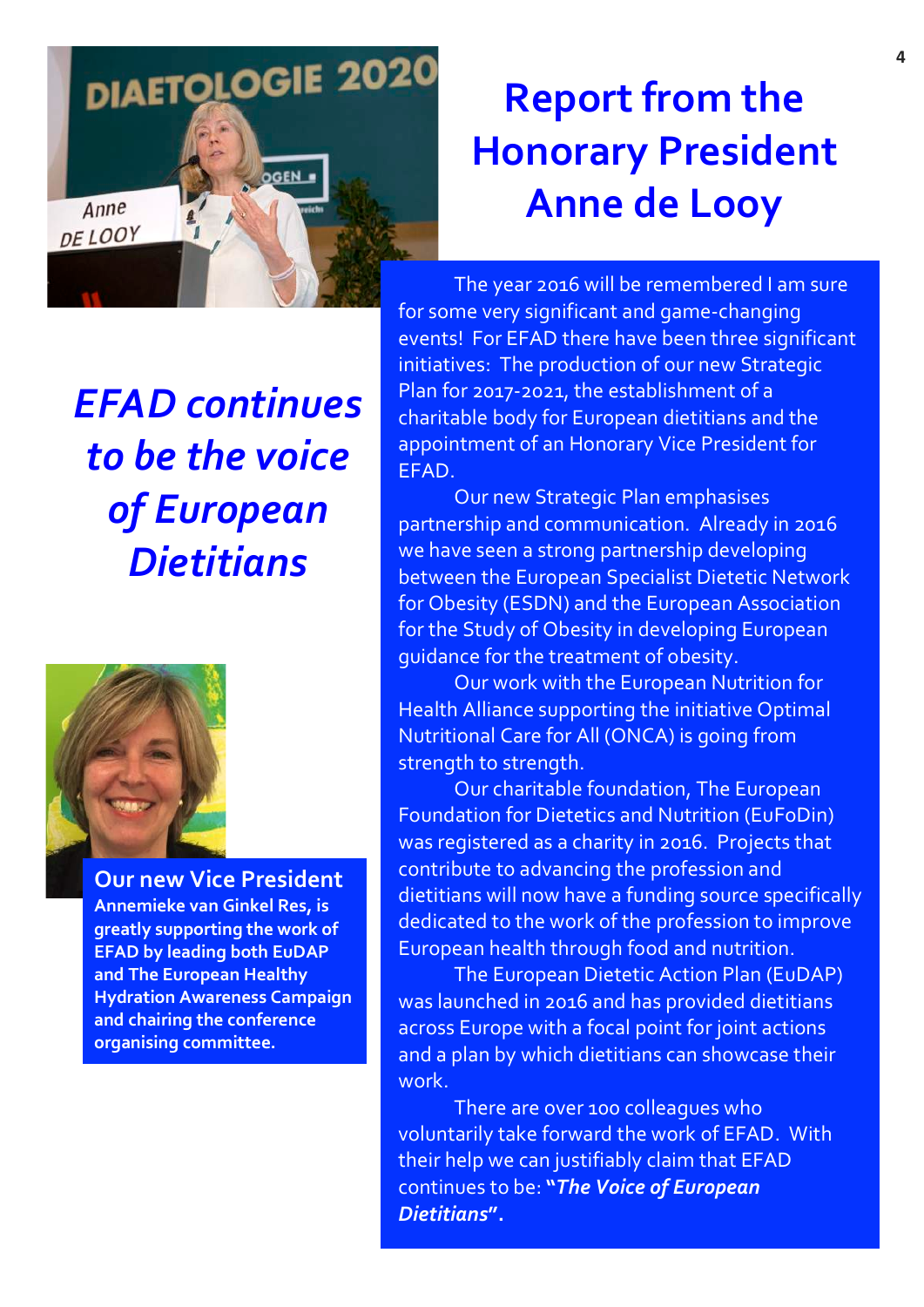## **EFAD Achievements in 2016**

#### **Projects**

- The European Healthy Hydration Awareness Campaign
- EU H2020 project 678732 PROMISS (PRevention Of Malnutrition In Senior Subjects in the EU)
- The European Dietetic Action Plan was translated into 6 languages

#### **Membership**

**Representations**

international meetings.

Expert dietitians represented EFAD at over 40 European and

EFAD retained all Full Members (29) and Affiliate Members  $(5)$  and now represents almost 34,000 dietitians in Europe. Also retained were the 36 **Education Associate Members with a** further  $4$  in the process of joining; together they are responsible for the education and training of over 9,000 student dietitians.



**European Network for Dietetic Students (ENDietS)** Membership grew to over 1400 during the year.

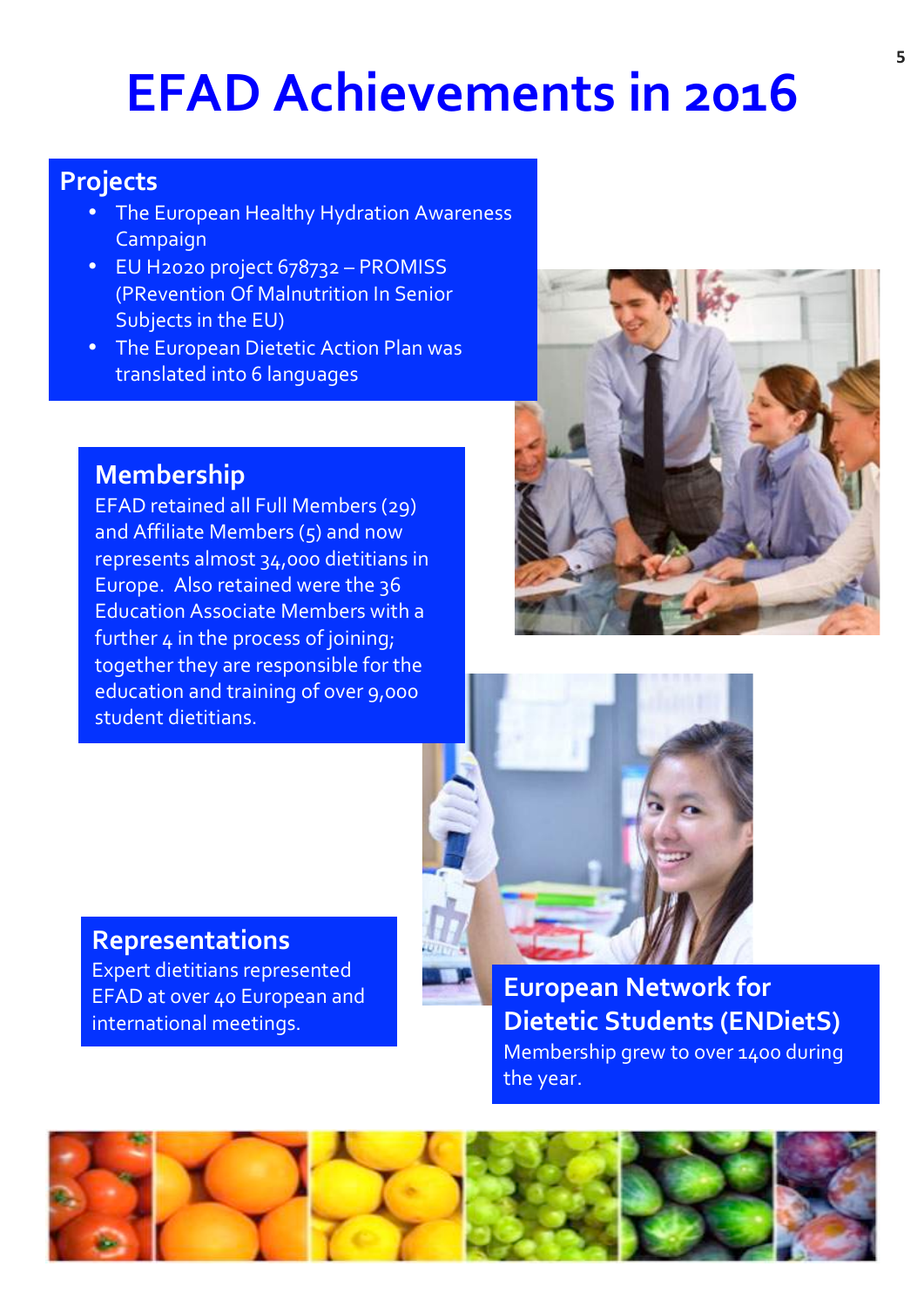| <b>EFAD</b> The Voice of European Dietitians<br>Q<br>Keep in touch<br>Login |                                |                             |                                |               |                                 |          |
|-----------------------------------------------------------------------------|--------------------------------|-----------------------------|--------------------------------|---------------|---------------------------------|----------|
| <b>About EFAD</b>                                                           | Partners                       | <b>Reports &amp; Papers</b> | <b>News</b>                    | <b>Events</b> | <b>Contact</b>                  | $in$ $f$ |
|                                                                             |                                |                             |                                | 10th          | <b>Changing Behaviour</b>       |          |
| Professional<br>Practice                                                    | Research                       |                             | Education                      |               |                                 |          |
| <b>Specialists</b><br><b>Networks</b>                                       | <b>Students</b>                | ⋗                           | <b>EuDAP</b>                   |               | CONFERENCE                      |          |
| <b>Webinars</b>                                                             | <b>EFAD 2015</b><br>Conforonce |                             | <b>EFAD 2017</b><br>Conforonce |               | ROTTERDAM   SEPT 29 & 30 - 2017 |          |

Homepage **About EFAD** Partners **Reports and Papers News** Events Contact

Email: Secretariat@EFAD.org

**Professional Practice** Research Education Students European Dietetic Action Plan Specialist Network **Changing Behaviour** Copyright © 2015 EFAD

Keep in touch (EFAD)

**Transparency** 

Disclaimer Forgot password?

### **Website**

In July, EFAD launched its new website www.efad.org that features additional areas for: 

- · behavioural change techniques
- webinars
- conferences



**Printing Rider** 

**In any Setundary of Articles Street East 1**<br>Design accounting of Articles and **Maria Buy** 

**MARINEER** behave provided furthering.

**TEM-TEM** 



#### **Consultations/Advocacy**

EFAD circulated a survey on behalf of WHO Europe on "*Nutritional Care and Obesity in Hospitals and Primary Care"* to members. This was the first time WHO Europe has asked EFAD to collaborate in this way and marked the start of a closer relationship between the two organisations.

In response to European Obesity Day, EFAD circulated a press release to stakeholders and EU press. It was published in the European Commission Health-EU e-newsletter - Issue 174, 26 May 2016 entitled "*European Dietitians Committed to Reducing Obesity"*.

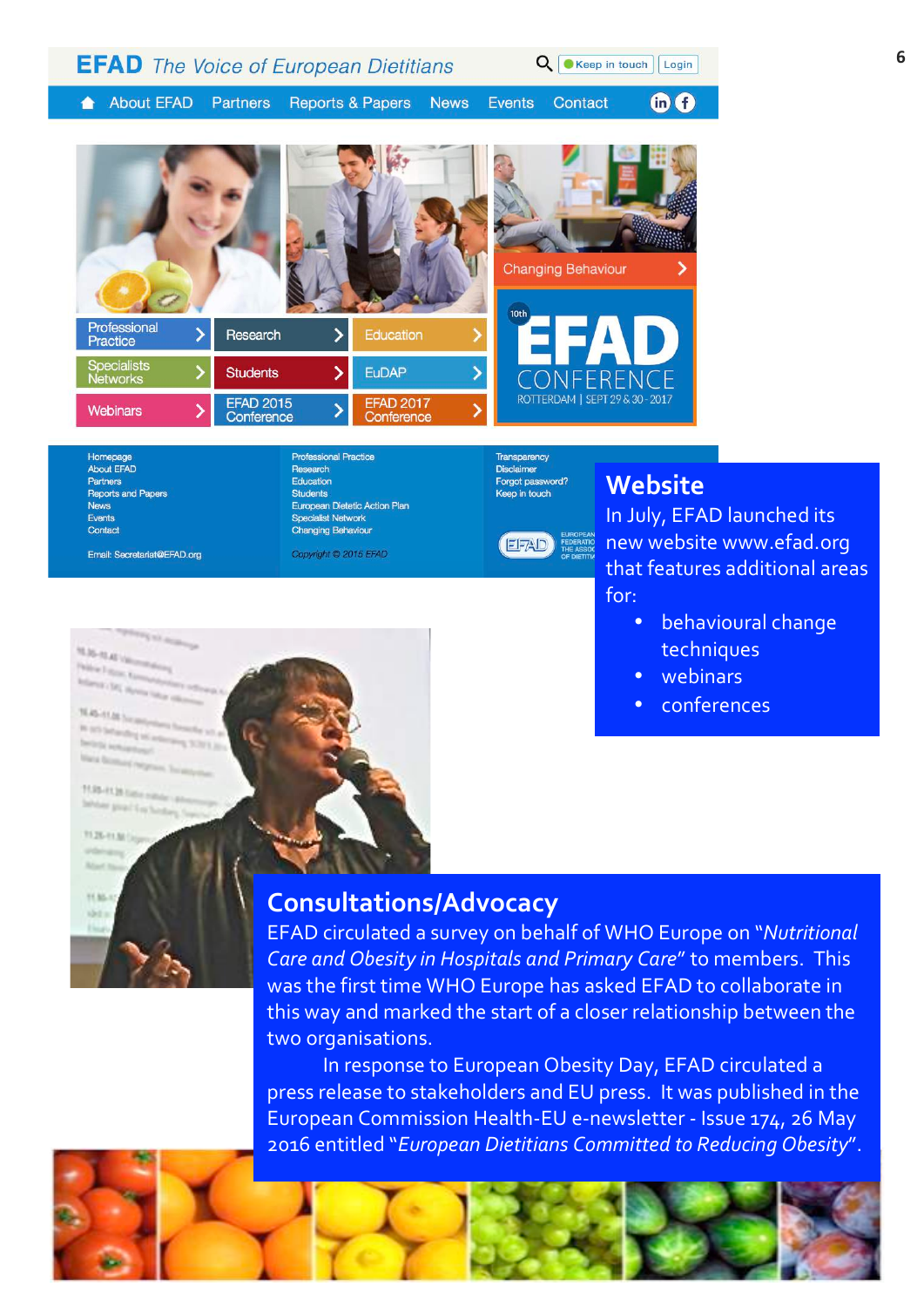

**EFAD 2016 €000** 

### **Report from the Honorary Treasurer Manuela Thul**

Our income in 2016 was  $\epsilon$ 153,000 of which 66% came from subscription fees. The remainder was raised through financial management of projects and reimbursement of tax from the 2015 conference. The budgeted expenditure was strictly adhered to, so that consequently EFAD closed the year with a surplus.



Implementation of the new Strategic Plan will increase expenditure. To cover this expenditure the General Meeting agreed to increase subscription fees. The Executive Committee, all other EFAD committees and the ESDNs will make every effort to secure EFAD's sustainability over the coming years by pro-actively seeking external funding and participating in funded projects.

A 'shadow' Business and Finance Committee has been set-up with external experts to make recommendations to the Executive Committee and support the increasing workload of the Honorary Treasurer.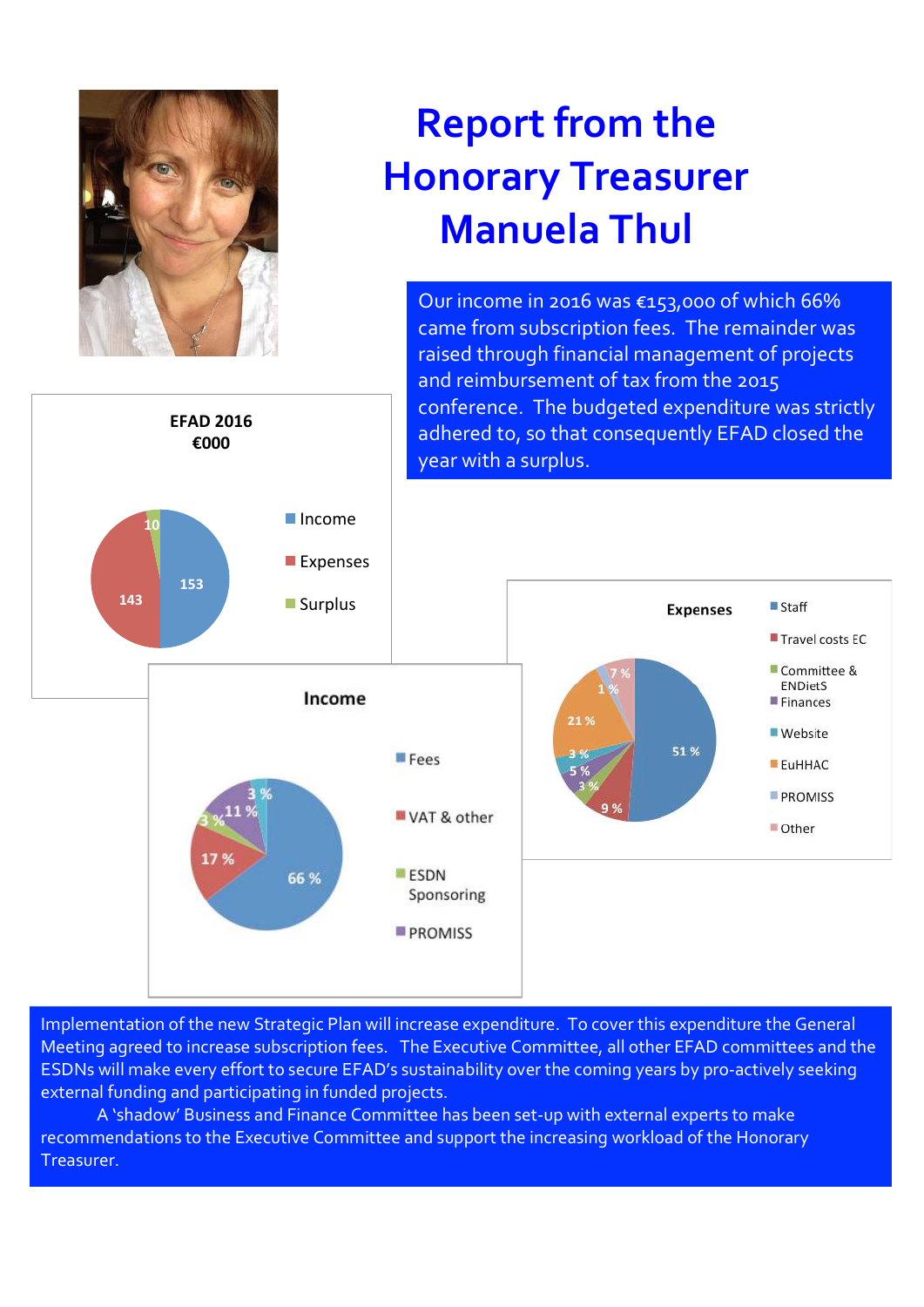# **Achievements of EFAD Committees in 2016**

#### **Professional Practice Committee**

- 1. Establishment of an EU network of experts in Nutrition Care Process (NCP) and **Terminologies**
- 2. Support for the application of ICF-Dietetics to WHO.
- 3. Joined the advisory board of IMPECD, (an EU funded project lead by a group of European HEIs) to develop an online educational course for dietitians and students to apply a care process.
- 4. Development of a position paper on nutrigenetics/nutrigenomics for the Supplement to the current Code of Ethics

*Constantina Papoutsakis Chair, Professional Practice Committee* 





#### **Education & Lifelong Learning Committee**

Published 3 reports:

- 1. Statement on "Dietitians in Europe . Definition, Profession and Education"
- 2. Revised "Dietetic Competence and the 6 Domains of Dietetic Competency in Europe"
- 3. Registration, Regulation, Professional Practice and Lifelong Learning (in collaboration with the PPC): conducted an interview survey and prepared a report on registration

*Agneta Hörnell* **Chair, Education & Lifelong Learning Committee**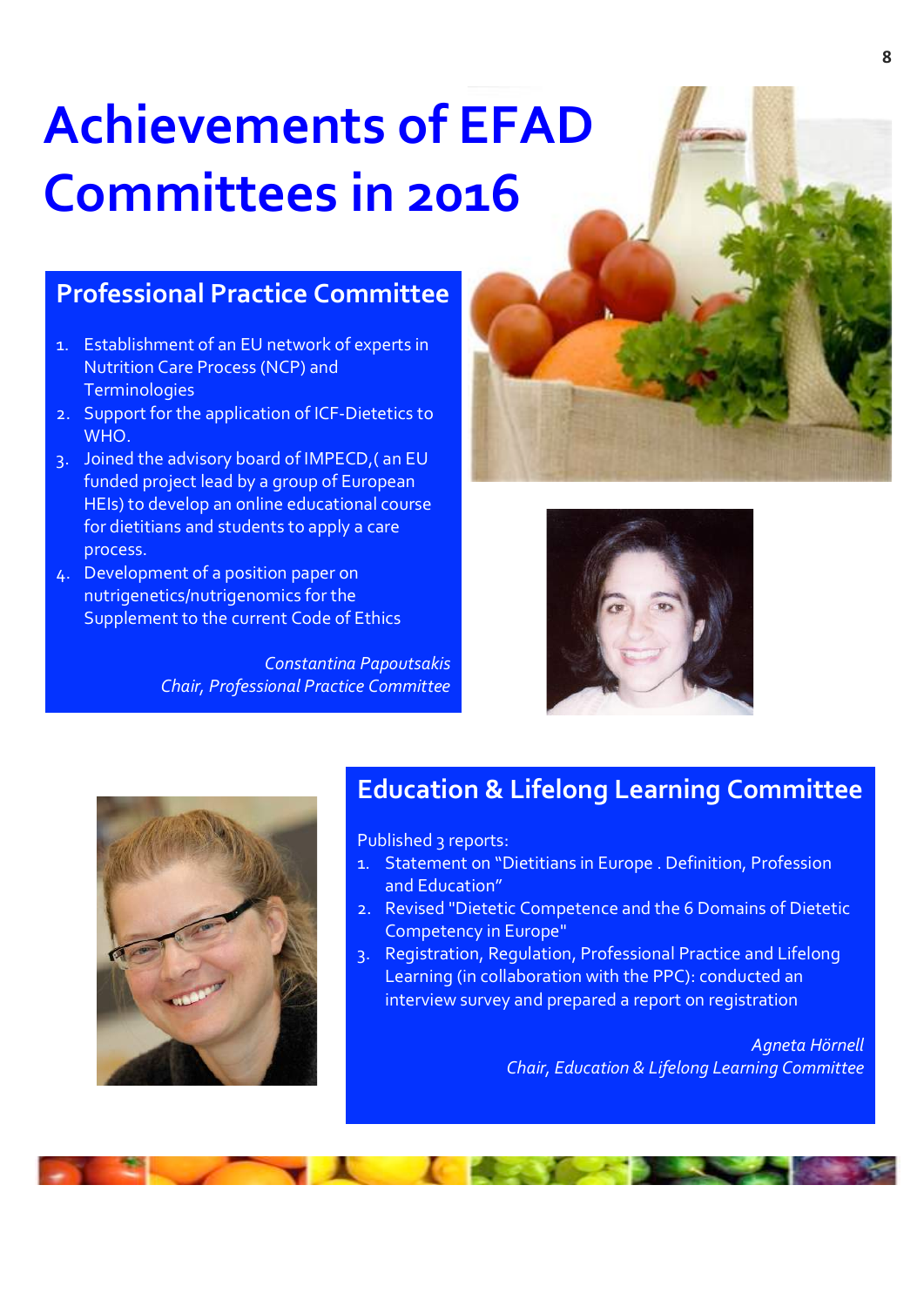#### **Research & Evidence-based Practice Committee**

- Published one EFAD e-journal
- **Evaluated the database for research dietitians**
- **Organized a webinar on "Interpreting dietary quidelines"**
- **Managed EU and privately funded res earch projects**

*Elke Naumann.* **Chair, Research & Evidence-Based Practice Committee** 



## **Selected EFAD Publications**

The following publications may be found on the EFAD website: www.efad.org/reportsandpapers

#### **Standards**

Revised Dietetic Competence and the 6 Domains of Competency Revised Definition of a Dietitian

#### **Position Papers**

Position Paper on the Role of the Food Service Dietitian Position Paper on the Role of the European Dietitian in Public Health

#### **Reports**

Registration, Regulation, Professional Practice and Lifelong Learning - National Dietetic Association Status in 2014

#### **Briefing Papers**

Briefing paper on the Role of the Dietitian in the Prevention and Management of Nutrition**related Disorders in Older Adults** 

#### **Discussion Papers**

EFAD discussion paper about Fiscal (and other) measures which influence food and non-alcoholic drink consumption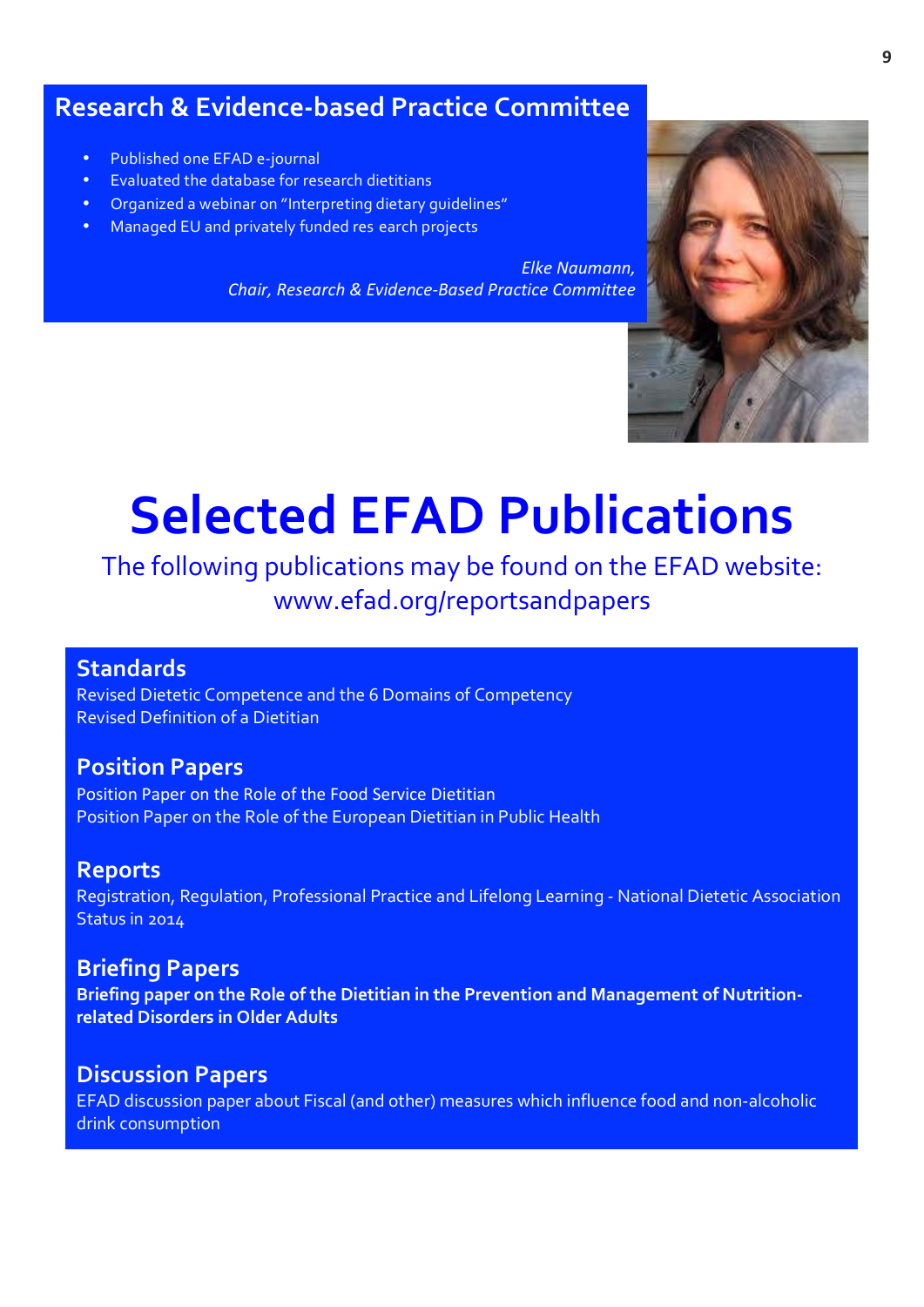### **Achievements of the European Specialist Dietetic Networks (ESDNs)**

#### **ESDN Food Service**

**ESDN Oncology**

oncology

A position paper on the role of the food service dietitian was adopted. We also worked on:

- Mapping the education in food service for dietitians in Europe
- Mapping the work field of food service dietitians in Europe
- Formulating a draft set of academic standards for food service dietitians in Europe
- Formulating a draft set of competences specific for food service dietitians in Europe
- Investigating the feasibility of registration for food service dietitians

#### *Ylva Mattsson Sydner*



#### **ESDN Obesity**

- Made a commitment jointly with EASO to the European Platform for Action on Diet, Physical Activity and Health
- Surveyed Centres of Obesity Management and EFAD dietitians
- Made a presentation to the ECO conference in **Gothenburg**
- Supported EASO on European Obesity Day and in their requests for the European Parliament to declare obesity as a disease
- Created webinar on insulin resistance

*Maria Hassapidou & Ellen Govers*



Published a position paper on the role of the dietitian in

*Clare Shaw*

#### **ESDN Primary Care**

The ESDN Primary Care was founded in early 2016.

- Published articles on the role of the primary care dietitian in the EFAD newsletter
- Now EFAD representative on the Board of the European Primary Care Forum

*Lorna Hall*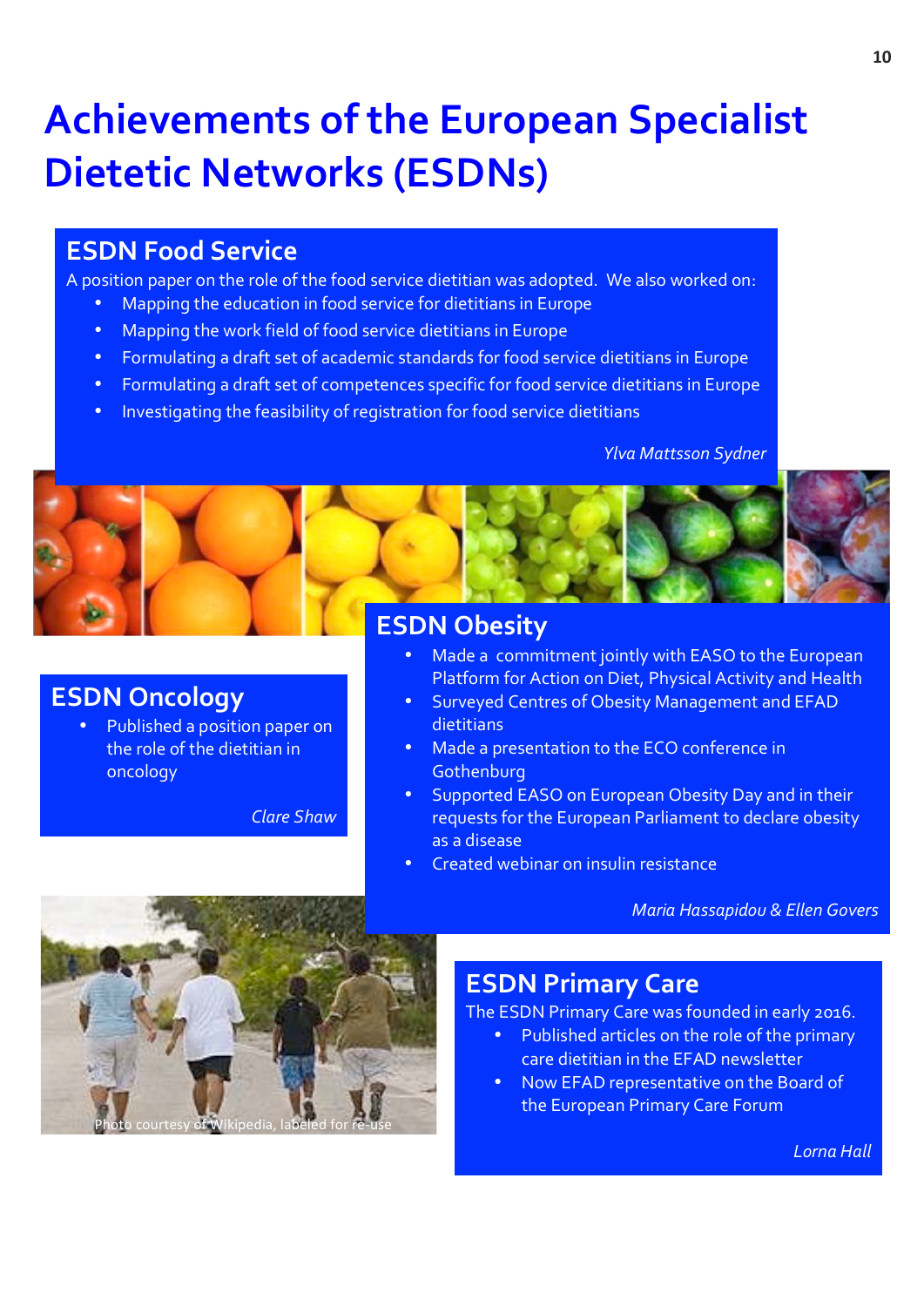#### **ESDN Public Health**

- Published position statement and briefing paper on the role of public health dietitians
- Published Position paper on fiscal measures for food and drink
- Proposed amendments to Common Agricultural Policy and entered debate on classification of obesity as a disease

*Grigoris Risvas*

#### **ESDN Education**

EFAD has now has 36 Education Associate Members in 15 countries teaching over 9000 student dietitians. The ESDN Education was founded in 2016 and started to work on:

- The vision, mission and tasks for the coming four years.
- Academic standards for dietetic education.

*Ane Kruse*

#### **ESDN Older Adults**

- Published position paper on the role of dietitians in prevention and care of older adults and the enhancement of the profession of the geriatric dietitian
- Published articles in EFAD Newsletter
- On the steering committee of the EU project Malnutrition in the Elderly Knowledge Hub (MaNuEL)

*Elisabet Rothenberg*



#### **ESDN Diabetes**

For World Diabetes Day, we prepared:

- a scientific review of materials and their endorsement as scientific-based information
- infographics
- interactive communication

We are now looking for new members to take forward our work in this important area.

*Aimilia Papakonstantinou*